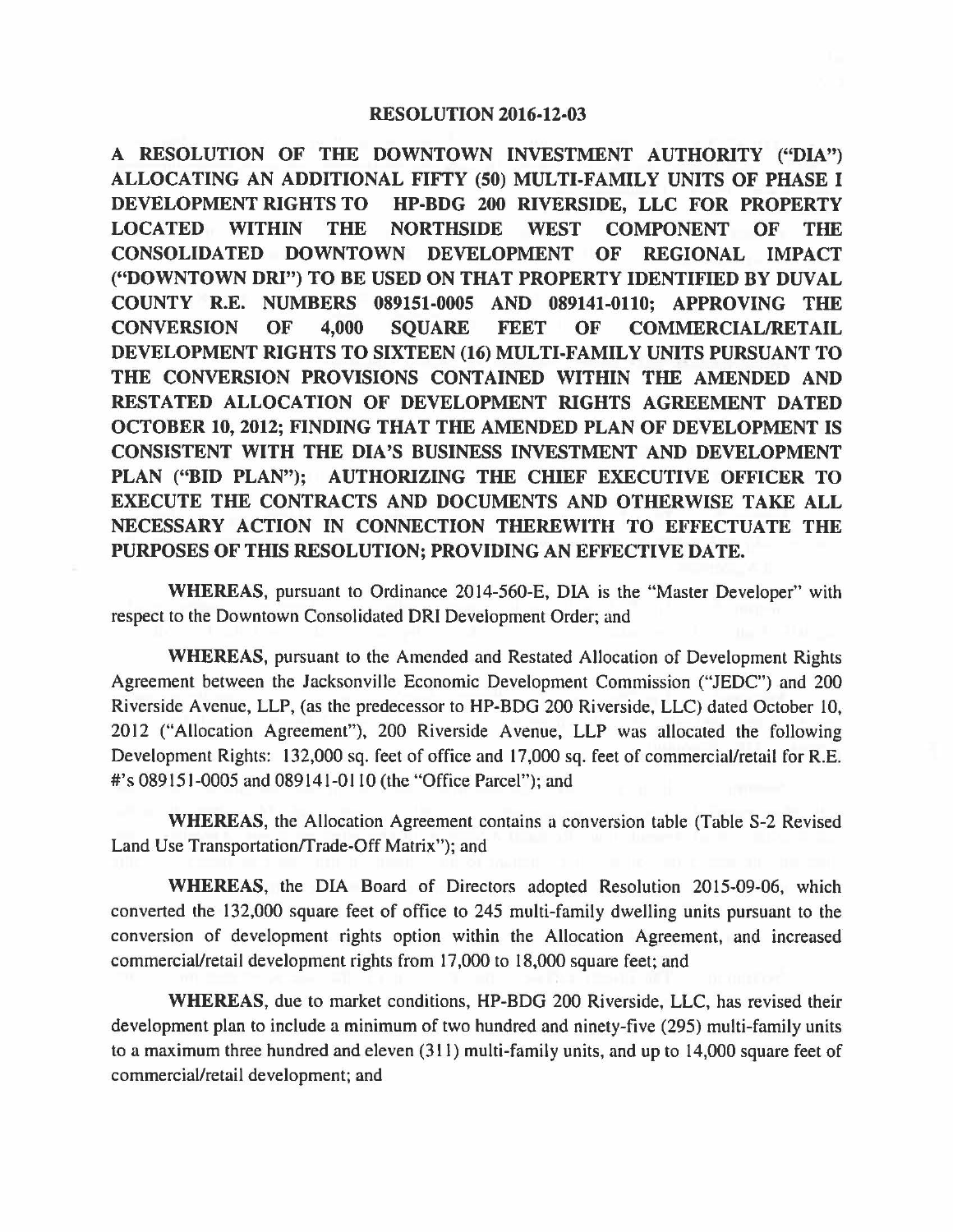**WHEREAS,** a Business Investment and Development Plan ("BID Plan") has been adopted , which includes an update of the North Bank and Southside Community Redevelopment Area ("CRA") Plan for Downtown; and

**WHEREAS,** increasing the residential density from 245 to up to 311 units for the proposed development furthers BID Plan Redevelopment Goal 2, which states:

"Increase rental and owner-occupied housing downtown, targeting key demographic groups seeking a more urban lifestyle", NOW THEREFORE

**BE IT RESOLVED,** by the Downtown Investment Authority

**Section 1.** The DIA hereby approves the allocation of an additional 50 (fifty) multifamily units of Phase I development rights from the Northwest Component Area of the Consolidated Downtown ORI to HP-BOG 200 Riverside, LLC, or their assigns, on that property identified by Duval County R.E. Numbers 089I51-0005 and 089141-0110.

**Section 2.** The DIA approves the conversion of 4,000 square feet of commercial/retail entitlements to sixteen ( 16) multi-family units as permitted within the Allocation Agreement.

**Section 3.** The DIA finds that this amended plan of development is consistent with the BID Plan, with particular furtherance of Redevelopment Goal 2, and the Consolidated Downtown ORI Development Order.

**Section 4.** The Chief Executive Officer is hereby authorized to execute the contracts and documents and otherwise take all necessary action in connection therewith to effectuate the purposes of this Resolution.

**Section 5.** In the event HP-BOG 200 Riverside, LLC, or their assigns, fails to obtain a building permit for vertical improvements on or before twenty-four (24) months from the effective date of an Amended and Restated Allocation of Development Rights Agreement, and diligently proceed with construction pursuant to the building permit, then in such event, this Resolution will become null and void, and the development rights will return to the DIA without any further action. This twenty-four (24) month deadline may be extended up to six (6) months at the sole discretion of the DIA Board of Directors.

**Section 6.** The Effective Date of this Resolution is the date upon execution of the Resolution by the Chairman of the DIA.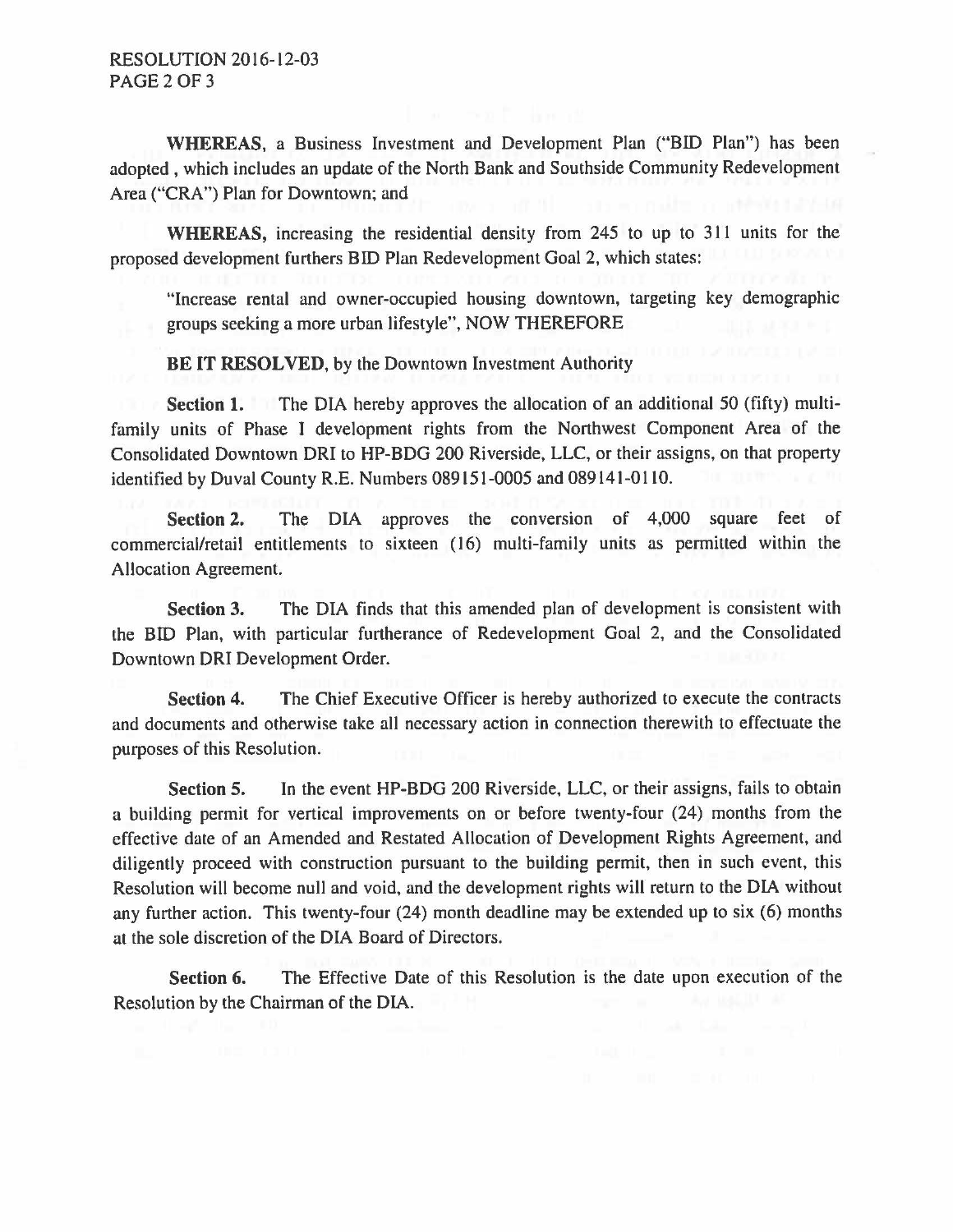RESOLUTION 2016-12-03 PAGE 3 OF 3

## WITNESS: **DOWNTOWN INVESTMENT AUTHORITY**

James Hailey Chairman

December 14, 2016 Date

VOTE: In Favor:  $9$  Opposed: 0 Abstained: 0

FORM APPROVAL:

Office of General Counsel